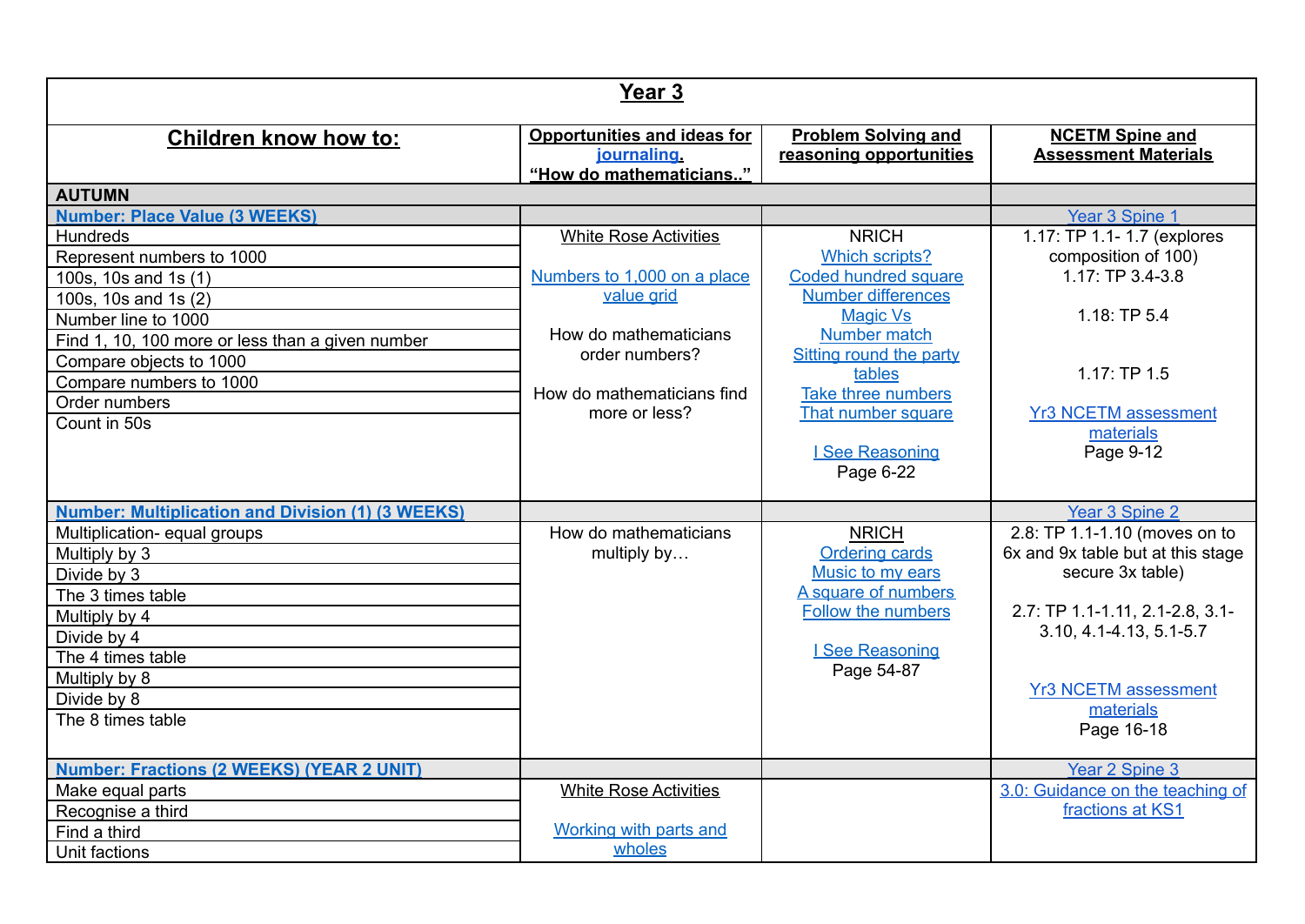| Non-unit fractions<br>Equivalence of 1/2 and 2/4<br>Find three quarters<br>Count in fractions<br><b>Number: Addition and Subtraction (5 WEEKS)</b><br>Add and subtract multiples of 100<br>Add and subtract 3-digit and 1-digit numbers- not crossing<br>10<br>Add and subtract 3-digit and 1-digit numbers- crossing 10<br>Subtract a 1-digit number from a 3-digit number- crossing 10 | Problem solving with fractions<br>How do mathematicians find<br>equivalent fractions?<br>How do mathematicians find<br>count in fractions?<br>How do mathematicians add<br>3 digit numbers? | <b>NRICH</b><br><b>Buying a balloon</b><br><b>Super shapes</b><br><b>Strike it out</b><br><b>Dicey addition</b><br><b>Half time</b>              | <b>Yr2 NCETM assessment</b><br>materials<br>Page 19-22<br>Year 3 Spine 1<br>1.20: TP 1.1-1.3, 2.1-2.4,<br>$3.1 - 3.5$ , 4.1 - 4.7, 5.1 - 5.5<br>1.21: TP 1.1- 1.6, 2.1-2.10<br>Teach this first                                                                                                                        |
|------------------------------------------------------------------------------------------------------------------------------------------------------------------------------------------------------------------------------------------------------------------------------------------------------------------------------------------------------------------------------------------|---------------------------------------------------------------------------------------------------------------------------------------------------------------------------------------------|--------------------------------------------------------------------------------------------------------------------------------------------------|------------------------------------------------------------------------------------------------------------------------------------------------------------------------------------------------------------------------------------------------------------------------------------------------------------------------|
| Add and subtract 3-digit and 2-digit numbers- not crossing<br>100<br>Add 3-digit and 2-digit numbers- crossing 100<br>Subtract a 2-digit number from a 3-digit number- crossing<br>100<br>Add and subtract 100s<br>Spot the pattern- making it explicit                                                                                                                                  |                                                                                                                                                                                             | Play to 37<br><b>Build it up</b><br><b>Finding fifteen</b><br>Domino square<br>Got it<br><b>Consecutive numbers</b><br>Dice in a corner<br>4 Dom | 1.17: TP 2.1- 2.11 3.1- 3.13,<br>4.1-4.10 (mental calculation<br>strategies around the number<br>$100$ ).<br>1.19: TP 1.1-1.3, 2.1-2.12,<br>3.1-3.11, 4.1-4.4 (mental<br>strategies up to 999)<br>$1.18$ : TP $5.1 - 5.15$<br>(mental addition within 1,000)<br><b>Yr3 NCETM assessment</b><br>materials<br>Page 13-15 |
| <b>SPRING</b>                                                                                                                                                                                                                                                                                                                                                                            |                                                                                                                                                                                             |                                                                                                                                                  |                                                                                                                                                                                                                                                                                                                        |
| <b>Number: Addition and Subtraction (2 WEEKS)</b>                                                                                                                                                                                                                                                                                                                                        |                                                                                                                                                                                             |                                                                                                                                                  |                                                                                                                                                                                                                                                                                                                        |
| Add and subtract a 2-digit and 3-digit numbers- not crossing<br>10 or 100<br>Add a 2-digit and 3-digit numbers- crossing 10 or 100<br>Subtract a 2-digit number from a 3-digit number- crossing 10<br>or 100                                                                                                                                                                             | Continued from Autumn unit                                                                                                                                                                  |                                                                                                                                                  |                                                                                                                                                                                                                                                                                                                        |
| Add two 3-digit numbers- not crossing 10 or 100<br>Add two 3-digit numbers- crossing 10 or 100                                                                                                                                                                                                                                                                                           |                                                                                                                                                                                             |                                                                                                                                                  |                                                                                                                                                                                                                                                                                                                        |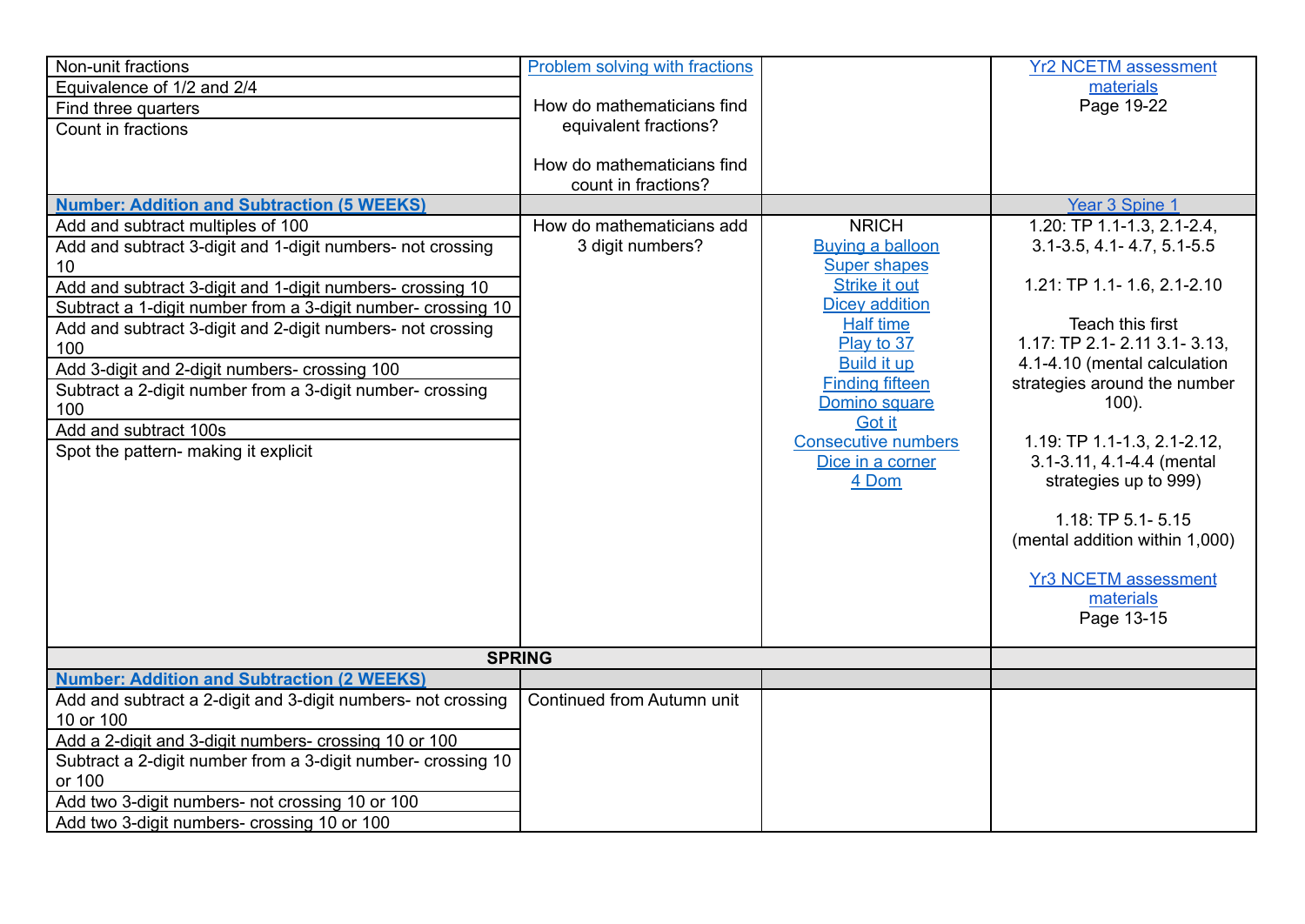| Subtract a 3-digit number from a 3-digit number- no      |                           |                      |
|----------------------------------------------------------|---------------------------|----------------------|
| exchange                                                 |                           |                      |
| Subtract a 3-digit number from a 3-digit number-exchange |                           |                      |
| Estimate answers to calculations                         |                           |                      |
| Check answers                                            |                           |                      |
| <b>Number: Multiplication and Division (2) (3 WEEKS)</b> |                           |                      |
| Comparing statements                                     |                           |                      |
| <b>Related calculations</b>                              |                           |                      |
| Multiply 2-digits by 1-digit (1)                         |                           | Yr3 NCETM assessment |
| Multiply 2-digits by 1-digit (2)                         |                           | materials            |
| Divide 2-digits by 1-digit (1)                           |                           | P16-18               |
| Divide 2-digits by 1-digit (2)                           |                           |                      |
| Divide 2-digits by 1-digit (3)                           |                           |                      |
| Scaling                                                  |                           |                      |
| How many ways?                                           |                           |                      |
| <b>Measurement: Time (1 WEEK)</b>                        |                           |                      |
| Months and years                                         |                           |                      |
| Hours in a day                                           |                           |                      |
| Telling the time to 5 minutes                            |                           |                      |
| Telling the time to the minute                           |                           |                      |
| <b>Statistics</b>                                        |                           |                      |
| Pictograms                                               | To be taught in Geography |                      |
| Bar charts                                               | unit                      |                      |
| <b>Tables</b>                                            |                           |                      |
| <b>Measurement: Length and Perimeter (3 WEEKS)</b>       |                           |                      |
| Measure length                                           |                           |                      |
| Equivalent lengths- m and cm                             |                           |                      |
| Equivalent lengths- mm and cm                            |                           |                      |
| Compare lengths                                          |                           |                      |
| Add lengths                                              |                           |                      |
| Subtract lengths                                         |                           |                      |
| Measure perimeter                                        |                           |                      |
| Calculate perimeter                                      |                           |                      |
| <b>Number: Fractions (2 WEEKS)</b>                       |                           |                      |
| Unit and non-unit fractions                              |                           |                      |
| Making the whole                                         |                           |                      |
| Tenths                                                   |                           |                      |
|                                                          |                           |                      |
| Count in tenths                                          |                           |                      |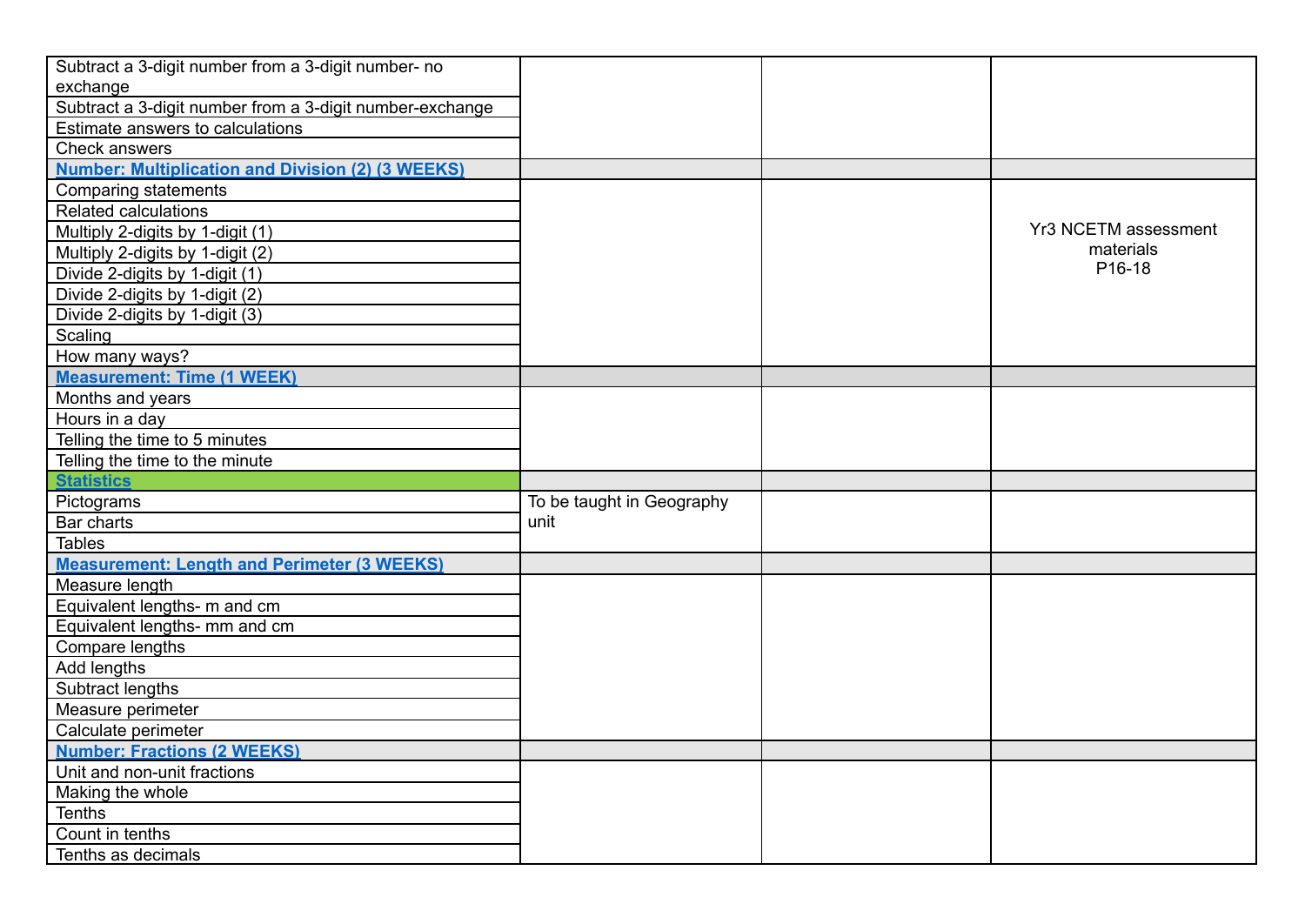| Fractions on a number line                      |                                |  |
|-------------------------------------------------|--------------------------------|--|
| Fractions of a set of objects (1)               |                                |  |
| Fractions of a set of objects (2)               |                                |  |
| Fractions of a set of objects (3)               |                                |  |
|                                                 | <b>SUMMER</b>                  |  |
| <b>Number: Fractions (3 WEEKS)</b>              |                                |  |
| Equivalent fractions (1)                        |                                |  |
| Equivalent fractions (2)                        |                                |  |
| Equivalent fractions (3)                        |                                |  |
| Compare fractions                               |                                |  |
| Order fractions                                 |                                |  |
| Add fractions                                   |                                |  |
| Subtract fractions                              |                                |  |
| <b>Measurement: Time (2 WEEKS)</b>              |                                |  |
| Months and years                                | <b>Consolidate from Spring</b> |  |
| Hours in a day                                  | term.                          |  |
| Telling the time to 5 minutes                   |                                |  |
| Telling the time to the minute                  |                                |  |
| Using a.m. and p.m.                             |                                |  |
| 24-hour clock                                   |                                |  |
| Measuring time in seconds                       |                                |  |
| <b>Measurement: Money (1 WEEK)</b>              |                                |  |
| Pounds and pence                                | Big focus on add and subtract  |  |
| Convert pounds and pence                        |                                |  |
| Add money                                       |                                |  |
| Subtract money                                  |                                |  |
| Give change                                     |                                |  |
| <b>Geometry: Properties of Shape (2 WEEKS)</b>  |                                |  |
| Turns and angles                                |                                |  |
| Right angles in shapes                          |                                |  |
| Compare angles                                  |                                |  |
| Draw accurately                                 |                                |  |
| Horizontal and vertical                         |                                |  |
| Parallel and perpendicular                      |                                |  |
| Recognise and describe 2D shapes                |                                |  |
| Recognise and describe 3D shapes                |                                |  |
| Make 3D shapes                                  |                                |  |
| <b>Measurement: Mass and Capacity (3 WEEKS)</b> |                                |  |